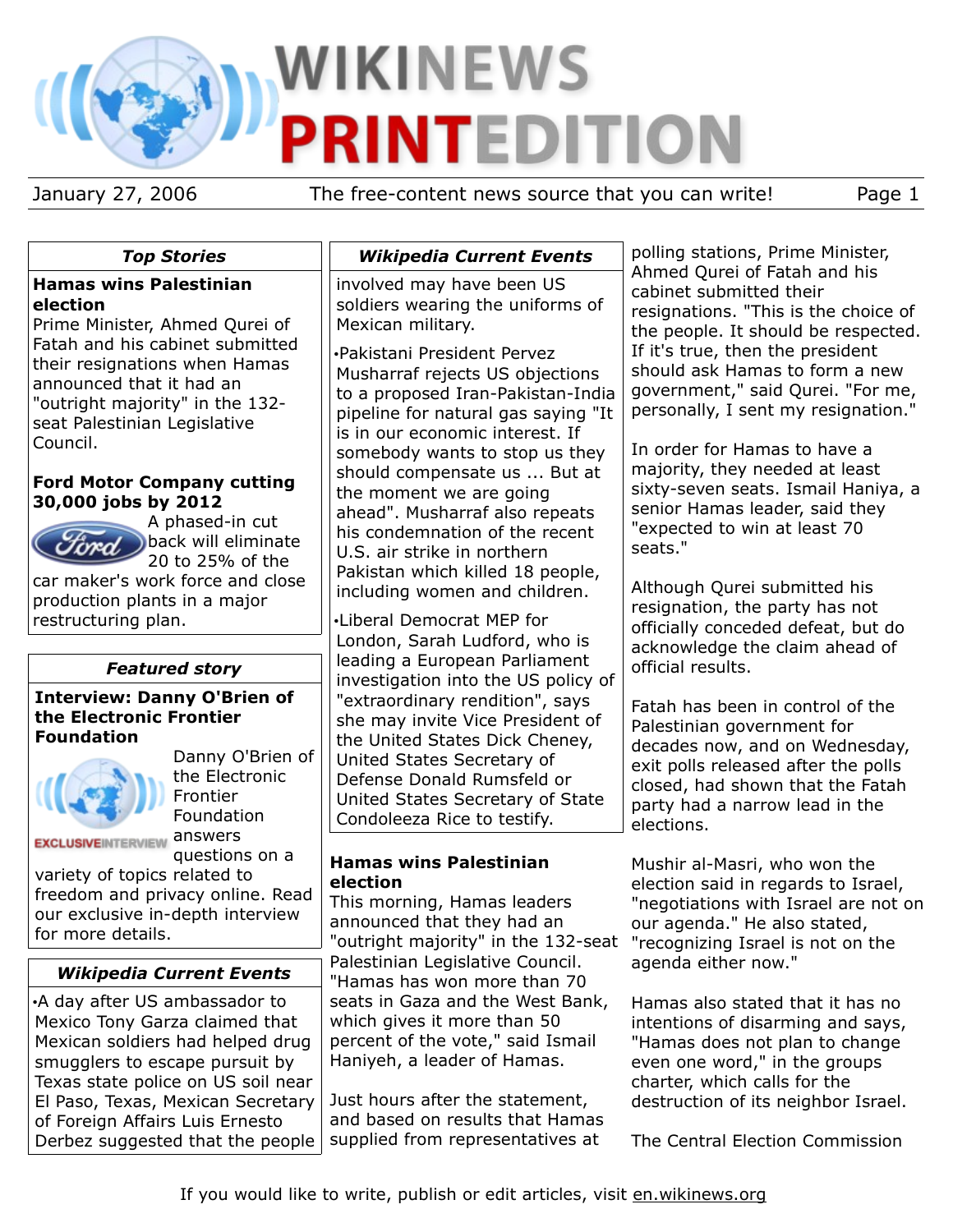Mahmoud Abbas, the current President of the Palestinian Authority, was not affected by the election results but has said that he, "might resign if unable to pursue a peace policy." Abbas has been the President of the Palestinian Authority for only a year.

Abbas is also expected to ask Hamas to form the new government.

Hamas supporters raised their flag and rushed the Parliament after the news that the group won the election.

Both groups threw rocks and broke windows in the Parliament building as Fatah supporters tried to take down the green Hamas banners that were placed on the building. Thousands of Hamas supporters cheered and whistled as the green banners were raised again.

This is the first confrontation of the two groups since elections ended yesterday.

Hamas is listed as a terrorist group by both the European Union and the United States State Department, and now will be the ruling faction of the Palestinian Authority. The preceding development has been nothing short of stunning to many prominent international leaders.

Nobel Prize winner Elie Wiesel was quoted today as saying "Hamas won..Hamas is surely not a democratic movement. Its ideas are surely not humanistic ideas. What do we do now?" United

States Secretary of State Condoleeza Rice repeated the US/EU call for Hamas to reject violence and recgonize Israel, and reminded that the US still considers Hamas a terrorist group. Elmar Brok, a senior member of the EU Parliament, said that the EU may cut off aid to the Palestinians if Hamas institutionalizes terrorism once it takes control of the government.

British Prime Minister Tony Blair, speaking through a spokesman, stated that Britain "can only do business with people who renounce terrorism."

Italian Prime Minister Silvio Berlusconi was quoted as saying "It is a very, very, very bad result."

However, media and government outlets throughout the Middle East, such as Iran and Lebanon, praised the result of the elections. And some governments such as Sweden and Japan praised the democratic system at work in Palestine. Sweden's Foreign Minister Laila Frievalds said that the elections were a " a protest against those in power who have not done enough, a reaction to the incapacity to lead the political process forward," though she stated Sweden's commitment to the EU's call for Hamas to end its violent ways if peace negotiations can continue.

# **Thai government reportedly planning Internet censorship**

According to a report in the Bangkok Post, the Thai government's Public Relations Department is considering blocking the website of Manager Online as a possible instigator of "social chaos".

The report claims that a document

was submitted to the Communications Authority of Thailand urging a block be issued against the site as the current calls for participation in antigovernment rallies by outspoken government critic Sondhi Limthongkul may be a threat to social order.

Other reports claim that CAT Telecom cut off a live satellite broadcast by Sondi on the ASTV satellite network on Tuesday evening during a discussion related to a planned antigovernment rally on February 4.

#### **Michael Jackson shops in women's clothes**

Michael Jackson was caught by camera shopping disguised in women clothes in Bahrain.

He was seen in a popular shopping mall in the centre of the capital Manama all in black, with sunglasses, gloves, a veil covering his face and dressed in an abaya, or full-length robe - but with men's shoes peeping out below.

Even though he was wearing the tradional women clothes of the host country, this act is considered uncommon in Bahrain.

The 47-year-old seemed to be shopping for new shoes in the mall with three Western-looking children, their faces also covered, and an unidentified woman.

The children drew the attention of other shoppers, who quickly recognised the star who is popular in the Gulf region.

"Please, no!" Jackson shouted to photographers before making a rapid exit with the children and woman via the back door of the mall and into a white car.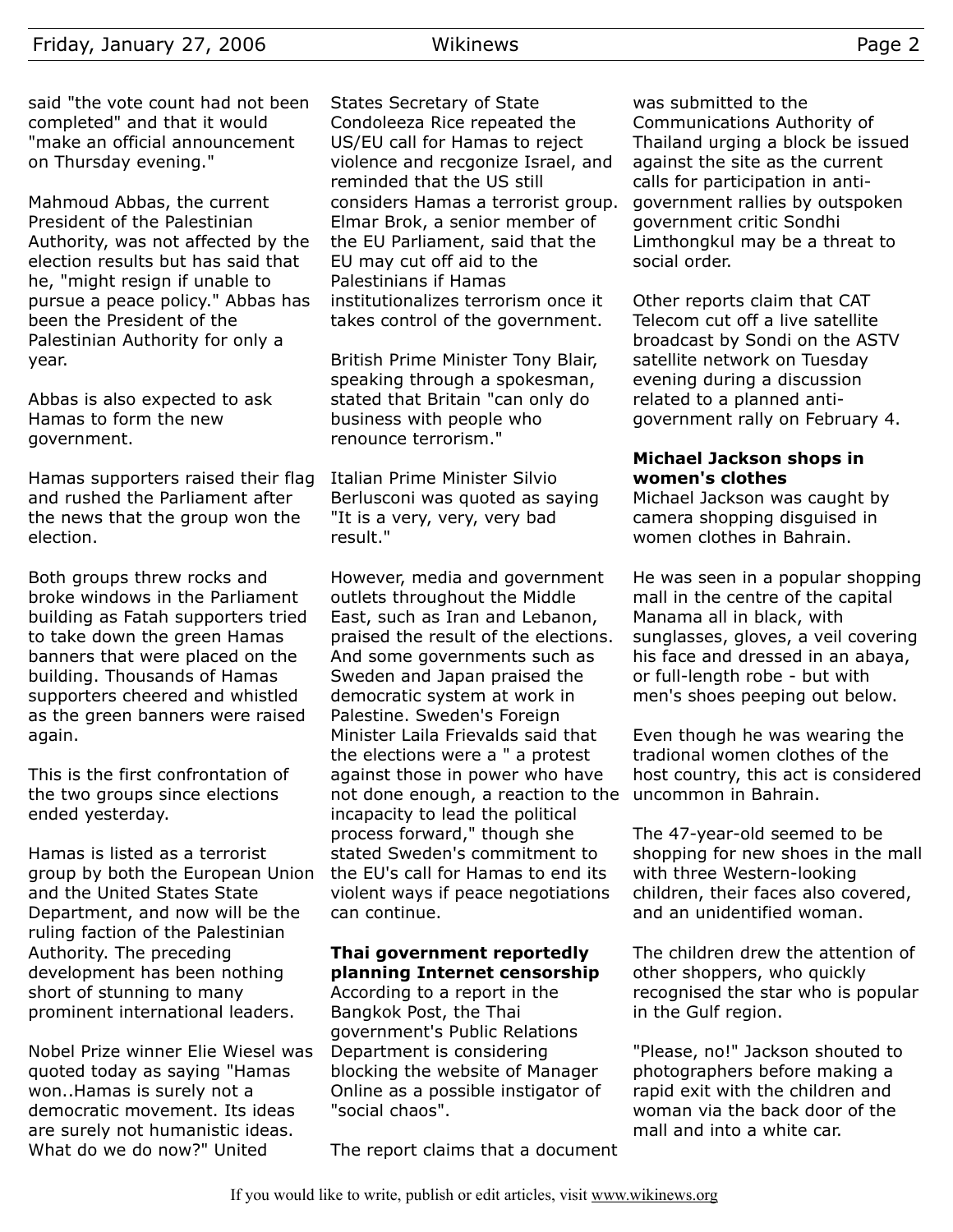Michael Jackson has recently resided in Bahrain after the child molestation law suit in which he was declared not guilty by the court.

# **New report details strain on US Army**

A report commissioned under a Pentagon contract to ascertain the effects of the Iraq and Afghanistan wars on recruitment of personnel into the United States Army has been completed. Written by a retired U.S. Army officer and executive director of the Center for Strategic and Budgetary Assessments, Andrew Krepinevich, it was not publicly released. Upon inquiry, a copy was provided to the one day after the Associated Press Associated Press.

As part of the conclusions reached in the Krepinevich report, it notes a drop in Army recruiting for the year 2005, a first since 1999, which came after the Army recently adopted policies of offering increased enlistment incentives. The report states that the Army is unable to maintain troop deployment to Iraq for a period adequate to disable the insurgency occurring there, and is faced with declining recruitment and re-enlistment rates.

In an Krepinevich interview , he said the Army remains an effective force and has plans to expand the number of available combat brigades for use in Iraq and Afghanistan. The conditions described by the report are listed as being triggered by simultaneous force restructuring, training requirements, and troop deployment requirements as well as the length of the engagement. Krepinevich also said in the interview that he believes the reason that Pentagon officials do not publicly state that the reduction in troop levels was

prompted by stress on the Army; "That gives too much encouragement to the enemy."

George Joulwan, former NATO commander and retired four-star general in the US Army detailed his observations in an interview given on CNN in December of 2005; "Whether they're broken or not, I think I would say if we don't change the way we're doing business, they're in danger of being fractured and broken, and I would agree with that."

Defense Secretary Donald H. Rumsfeld's comments made in a news conference at the Pentagon article was published declared that The Grampians fire has destoyed the report "is just not consistent with the facts." He continued and stated of the US Army that "The force is not broken," and that such thoughts were "almost backward."

He supported this with the following comments "The world saw the United States military go halfway around the world in a matter of weeks, throw the Al Qaida and Taliban out of Afghanistan, in a landlocked country thousands and thousands of miles away. They saw what the United States military did in Iraq. And the message from that is not that this armed force is broken, but that this armed force is enormously capable."

He acknowledged the unique requirements of the campaigns in Iraq and in Afghanistan with the statement that "There is no question if a country is in a conflict support of the International and we are in the global war on terror, it requires our forces to do something other than what they do in peacetime."

On the matter of the review of US defense strategy planned for

February 2006, he stated that it was "the next step in a long line of bold changes."

US Representative John Murtha incited controversy when he called for an early exit from Iraq in the fall of 2005, arguing in part that the US Army was "broken, worn out."

#### **Rural Victorian fires worsen**

Firefighters in the Australian state of Victoria continue to battle blazes across rural Victoria which threaten up to 25 communities. Major fires of concern are near the Grampians National Park, La Trobe Valley and Gippsland.

24 homes so far. Soaring temperatures and winds up to 50 Km/h have fanned the Grampians blaze.

#### **US ambassador links India's civil nuclear initiative to Iran vote**

The United States Ambassador to India, David Mulford, has reportedly hinted that the U.S. civil nuclear energy pact with India may face problems getting approved by Congress if India refused to vote against Iran at the upcoming meeting of the United Nations nuclear watchdog committee.

The nuclear pact was made after a July 2005 policy shift by U.S. President George W. Bush that offered cooperation in India's development of civilian atomic power industry in exchange for its Atomic Energy Agency's (IAEA) nonproliferation standards.

The U.S. State Department spokesman Sean McCormack stated at a Wednesday briefing that, "The ambassador was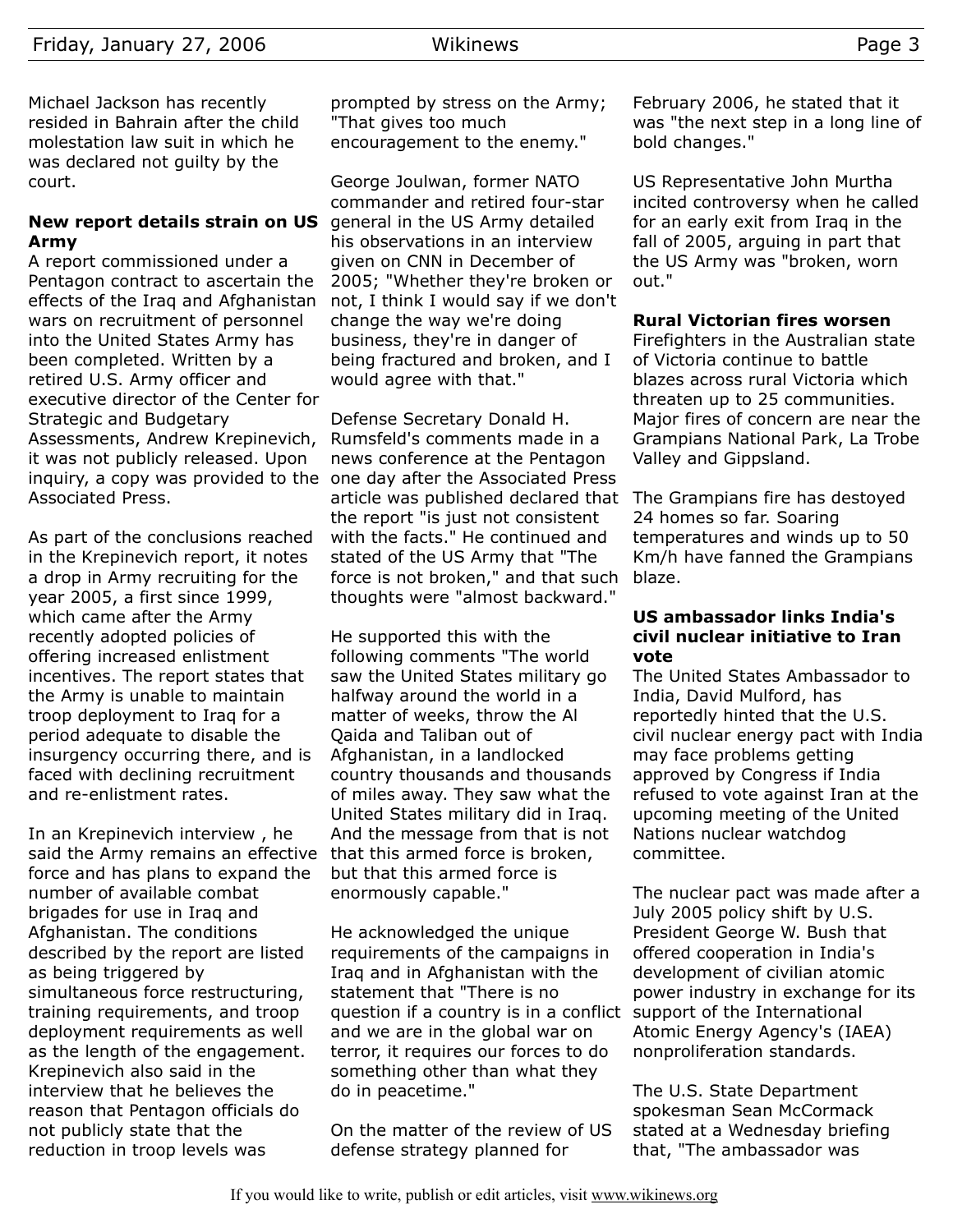expressing his personal opinion about what the potential political outcome might be. He was giving his personal assessment of how the Congress might react to such an action by India." McCormack added that, "We certainly would encourage and hope that they (India) vote for referral this time around."

The IAEA is scheduled to meet February 2 to discuss Iran's referral to the U.N. Security Council over its resumption of uranium enrichment. The U.S. claims that Iran's nuclear program is aimed at developing weapons, a claim that Tehran denies.

India's foreign ministry rejected any attempt to tie its stance on Iran to the deal with the U.S. on acquiring nuclear know-how.

India has previously supported the IAEA's declaration in September of 2005 that Iran had failed to comply with its international obligations.

The U.S. also opposes the negotiations, begun in 1994, on a proposed gas pipeline between India and Iran which is intended to provide India with increased energy capacities.

# **Iran promises retaliation for Israeli action against nuclear facilities**

Iran seems determined to defend what it believes is its right to have nuclear technology and hold on to its developing nuclear program, despite great pressure from the West and others to abandon certain nuclear technological capabilites.

The Associated Press reported today that Teheran is planning a retaliation contingency against Israel should the country go

forward with a strike against Iran's events. They should take nuclear facilities in early March, as Ariel Sharon said may occur before Ahmadinejad remarked to Iranian he suffered a debilitating stroke in December 2005.

General Mostafa Mohammad Najjar, Iran's minister of defense, articulated Teheran's position on any military action against Iran's nuclear capability, saying that "Zionists should know that if they do anything evil against Iran, the response of Iran's armed forces will be so firm that it will send them into eternal coma, like (Ariel) Sharon". He also proceeded to question the resolve of the United States and Israel to attack Iran on the grounds of violating international conventions concerning nuclear energy.

The United States government says that it wants Iran to comply by discontinuing uranium enrichment in its facilities, and said Iran will be sent to United Nations Security Council (UNSC) over this dispute if Teheran maintains its refusal to comply with the international community

Both sides are clearly determined in their position, which leads to an interesting development of Mohammad elBaradei, the head of the International Atomic Energy Agency (IAEA), saying that the US and other nuclear powers should themselves disarm as well if they don't want to be hypocrites, ArabicNews.com reports.

Another development which may foment further controversy also came Wedenesday when Iranian President Mahmoud Ahmadinejad blamed the United States for a series of bombings in Ahvaz, a town near the border of Iraq, which left at least nine civilians dead. "Traces of the occupiers of Iraq is evident in the Ahvaz

responsibility in this regard," state television stations today.

## **Interview: Danny O'Brien of the Electronic Frontier Foundation**

anuary's second Interview of the Month was with Danny O'Brien of the Electronic Frontier Foundation (EFF) on 23 January in IRC.

The EFF is coming off a series of high-profile successes in their campaigns to educate the public, press, and policy makers regarding online rights in a digital world, and defending those rights in the legislature and the courtroom. Their settlement with Sony/BMG, the amazingly confused MGM v Grokster decision by the Supreme Court of the United States, and the disturbing cases surrounding Diebold have earned the advocacy organization considerable attention.

When asked if the EFF would be interested in a live interview in IRC by Wikinews, the answer was a nearly immediate yes, but just a little after Ricardo Lobo. With two such interesting interview candidates agreeing so quickly, it was hard to say no to either so schedules were juggled to have both. By chance, the timing worked out to have the EFF interview the day before the U.S. Senate schedule hearings concerning the Broadcast flag rule of the FCC, a form of digital rights management which the recording and movie industries have been lobbying hard for - and the EFF has been lobbying hard to prevent.

[Wikinews] I'd like to jump into some direct questions which were suggested by people on the research page. These first ones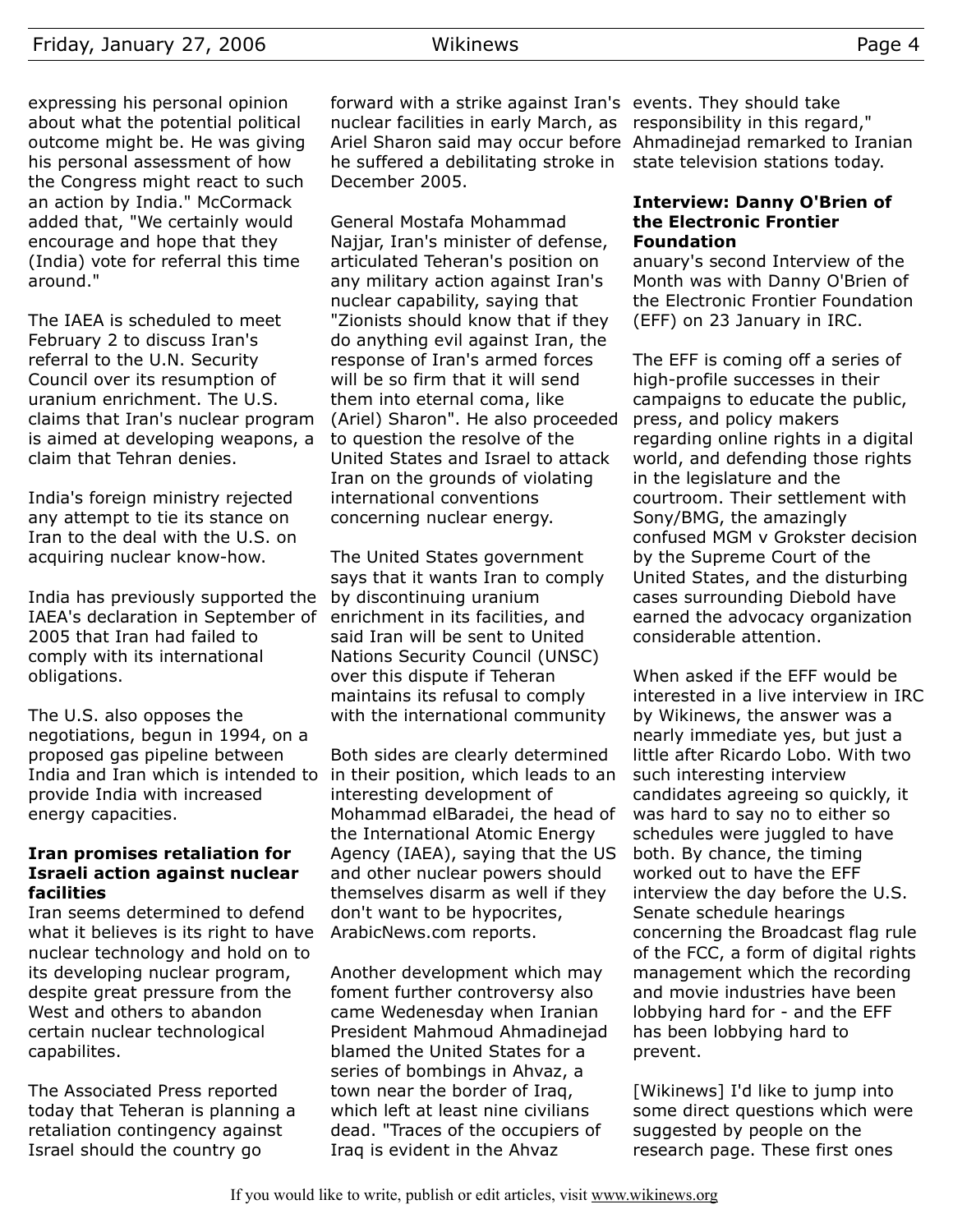Since 9/11 the US administration has been progressively violating privacy standards in online communications, including circumventing its own surveilance laws and developing—and possibly implementing—the Total Information Awareness project. What is EFF's position regarding government monitoring of private communications such e-mail, instant messaging, and voice over IP?

*[Danny O'Brien] Since the very beginning, the EFF has worked hard to keep the traditional laws regarding wiretapping and monitoring away from the Internet, not just because we believe in strong 4th Amendment rights but because technologically, a wiretap on an individual line is miles away from what is needed to do the equivalent on the Internet. That's why, for instance, we fought against CALEA being extended to the Net, and why we're fighting the FCC's extension of it now.*

*A lot of simple approaches to surveillance that the gov't would like to take are far from reasonable, to use the language of the 4th amendment. I should say that I'm using American examples here, but we're obviously concerned more generally*

[Wikinews] A related question - Will EFF be involved in cases, even as amicus, such as the cases filed by ACLU Detroit and the Center for material or programs that seek to Constitutional Rights New York, which allege the National Security Agency violated US law prohibiting wiretaps without a warrant? *[Danny O'Brien] We're currently looking into every possible avenue. One of the difficulties is trying to ascertain exactly what the government program involved. The EFF has a battery of lawyers,*

*with different areas of interest* [Wikinews] Is this in the same vein as the recent requests for google to poney up it's search database?

*[Danny O'Brien] No, that's a great question. The two issues are very different, but I think speak to the problems that the Internet is now being seen as a resource for government surveillance and research, which we think that all Net companies have to become aware of. There's a real danger in simply logging everything: you end up risking being a tool for the invasion of your own customer's privacy.*

[Wikinews] Google alone of the largest search engines refused the Justice Department's demands to turn over user data. The EFF is on record as criticizing Google's privacy policy. How does the EFF feel about that privacy policy now? What does EFF feel about the other search engine's behaviour did they comply with their own privacy policies? Does this incident reflect the strength or weakness of corporate privacy policies online? *[Danny O'Brien] Privacy policies largely extend at the moment to merely the descriptions of what information is stored. We've long warned against companies collecting large amounts of data about their customers, and doing nothing to anonymise or aggregate it. We think that companies are storing up trouble for themselves this way.* [Wikinews] Does the EFF have any educate employeers and companies on the advantages of privacy?

*[Danny O'Brien] We do -- hold on, I should be handing out more URLs http://www.eff.org/osp/ is our guide to "online service providers" for the best practicies in logging data. I'm also speaking at the MySQL conference later this*

*year on what \*not\* to include in your schema. It's an interesting area, because it's one where coders have a degree of power over what can be done. Personally, I'd like to see a great deal more knowledge about how to aggregate and anonymise data being spread among the community. I'm constantly recommending the book Translucent Databases, which covers this very nicely. Also, the OSS source would do a great service by setting reasonable defaults for software logging behaviours. The trouble is, and I think we all fall into this trap; we assume the more logging the better. How many of us are casually logging this, for instance?* [Wikinews] I'd like to talk about the Sony BMG case for a bit, if that's okay. First, congratulations to EFF in regard to some of the successes in the Sony BMG case. There are some questions, clarifications about the case, however. The settlement appears to cover the XCP and SunComm software delivered on CDs. What about OpenMG XCP, DRM used by Sony BMG's SonicStage software for Sony Connect? *[Danny O'Brien] Okay, this is where I have to say that I'm a \*bit\* limited in what I can say. Ah, if only out of blind ignorance in this particular case.* [Wikinews] Do you know if the OpenMG XCP software is mentioned at all in the agreement?

*[Danny O'Brien] I don't know about OpenMG: we joined the case representing XCP and SunComm users, so I don't think that was covered. But watch me shine the giant neon IANAL sign above me. If you like, I can ask after the interview, and we can add that to the results.* [ Wikinews] I'd appreciate that.

Can you disclose the terms of the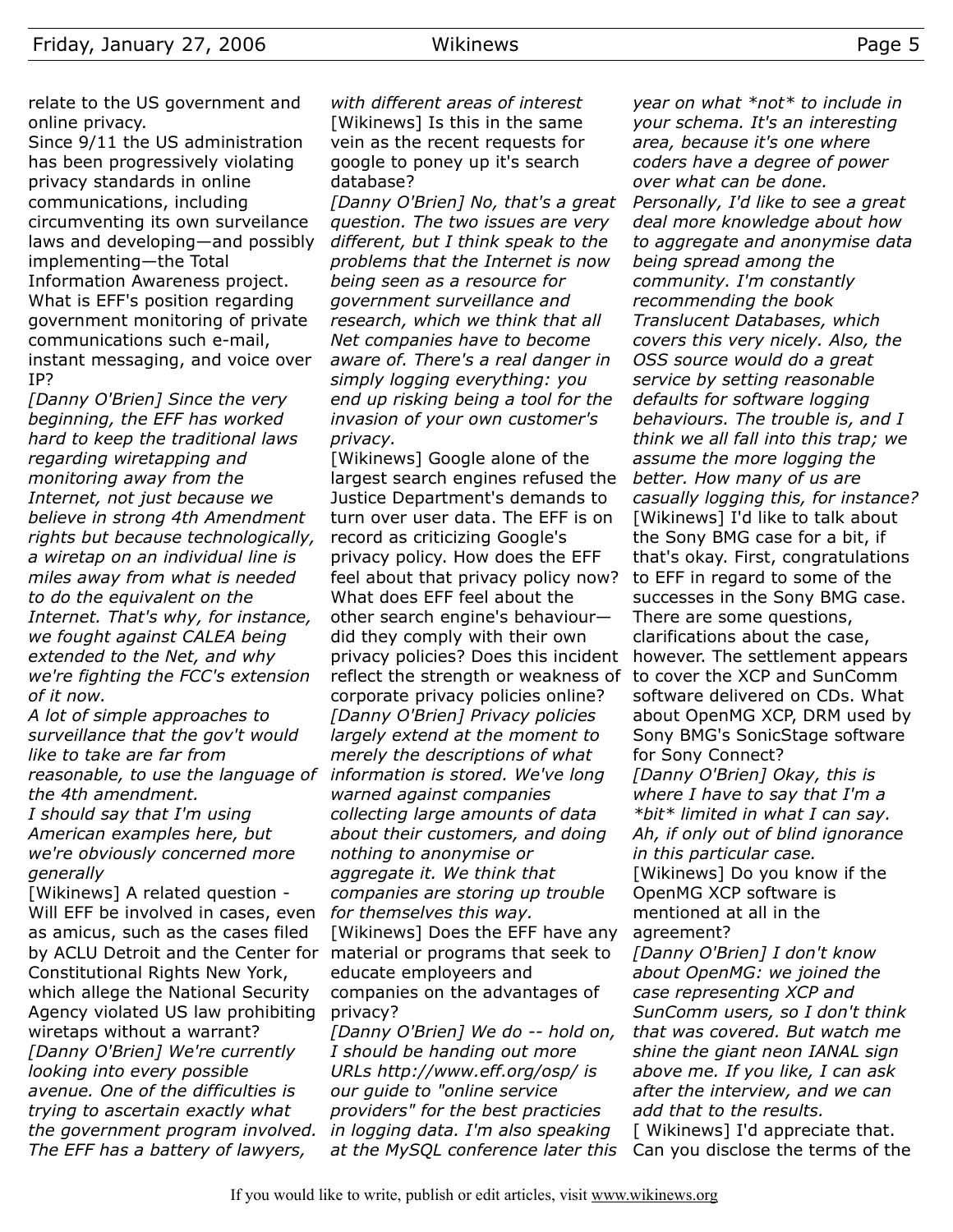settlement regarding future use of *of reasons.* software DRM measures? Have they promised not to alter users machines in the future? *[Danny O'Brien] Again, it's always dangerous to paraphrase legal documents. Ah, we have an FAQ that covers this. Thank goodness: http://www.eff.org/IP/DRM/Sony-BMG/settlement\_faq.php*

[Wikinews] This case also has some connection to copyright infringement

the XCP software included code taken from the VLC media player software, which is released under the GPL. Is EFF involved in any cases regarding this?

*[Danny O'Brien] No we didn't cover this. We don't have standing to take on the copyright issue i.e. we would have to represent a copyright holder.*

[Wikinews] Would EFF be involved in such a case if asked? *[Danny O'Brien] It'd be an interesting case, but we try to distribute these cases to where the expertise lies. During the Sony BMG case, we spoke to groups like the FSF and the Software Freedom doesn't actually work—you just Law Center. Generally speaking, they're the people who would be best placed to investigate cases like this.*

*It's worth saying that we're really pleased that there's now a whole constellation of great organisations that we work with. FSF, the Berkman Center, Public Knowledge in D.C., the list goes on.*

[Wikinews] The Sony BMG case is a content producer attempting to enforce DRM on their clients. The US FCC is trying to do the same thing on the hardware of US citizens with the Broadcast Flag. I know the EFF is involved in the lobbying on this, but I have questions which lead into this. This to approach it in the US Congress? is a hardware issue. Does it matter *[Danny O'Brien] Well, the initial* on the internet?

*The point about the broadcast and audio flags is that they set up a kind of ghetto for content. The whole point of both is to \*prevent\* distribution onto the Internet. But in order to do that, you need to create a hardware world which is fenced off from not just the Net, but from user modification, and open source development.*

*This ghetto has to be created in every audio-visual device, by government mandate. So that affects the Net a couple of ways. Firstly, you essentially curtail the Net's use. But secondly, these flags are easily (though illegally) circumventable, so they generally prompt even more draconian laws (which are just as easily*

*circumventable.) One of our biggest problems with the flags is they cross a Rubicon. They create a government technological mandate in user tech. Once you start down that path—especially when you discover your initial mandate ask for more and more control.* [Wikinews] Isn't this already the case, considering the HDTV standard and others? Isn't standards an element of the FCCs mandate?

*[Danny O'Brien] Standards for broadcast and reception, but not standards for what you do \*after\* you receive something. Remember the FCC's primary job is to prevent interference, and to manage the commons of the public airwaves. It's a huge overreach for it to take over what you do with what comes from over those airwaves.*

*[Danny O'Brien] Yes, for a number courts, who agreed with us that* [Wikinews] Because this is a rule, not a law, how does the EFF plan *regulation was thrown out by the*

*this was agency overreach. So what we've seen now is groups like the MPAA and RIAA attempt to extend the FCC's powers by law. For all of last year, they attempted to do that by -- well, for want of a better word, sneakily attaching the necessary language to other bills. As you say, it can potentially be a very small amendment, so I suppose they felt that they could do this. Everyone fought an incredibly effective campaign to prevent this. And a lot of that had to do with the Net—we'd hear from the Hill of a lobbyist attempt to include the regulation, and we'd be able to organise calls and letters from constituents very quickly.*

*Most politicians, strangely enough, don't like it when something is sneaked past them. And we managed to alert a lot of them to arguments they weren't hearing from broadcasting lobbyists. Now, we're seeing a second stage. Which is Hollywood coming out into the open, and presenting the flags openly. That stage begins tomorrow, with Senate hearings on the topic.*

[Wikinews] The Senate will begin hearings on this rule tomorrow. What does EFF expect to happen during this legislative process? How might this affect online communities? to get specific and personal, what does it mean to Wikinews readers and contributors?

*[Danny O'Brien] If the law passes, it'll have dramatic effects. Particularly to wikinew's future, actually: I think we can all foresee a time when Wikinews would take fair use samples of the news and public affairs, both audio and visual. With a broadcast or audio flag in place, that usage - while legal - would effectively disappear or at least be much much harder. More generally, you'll see advancement in tech frozen in a*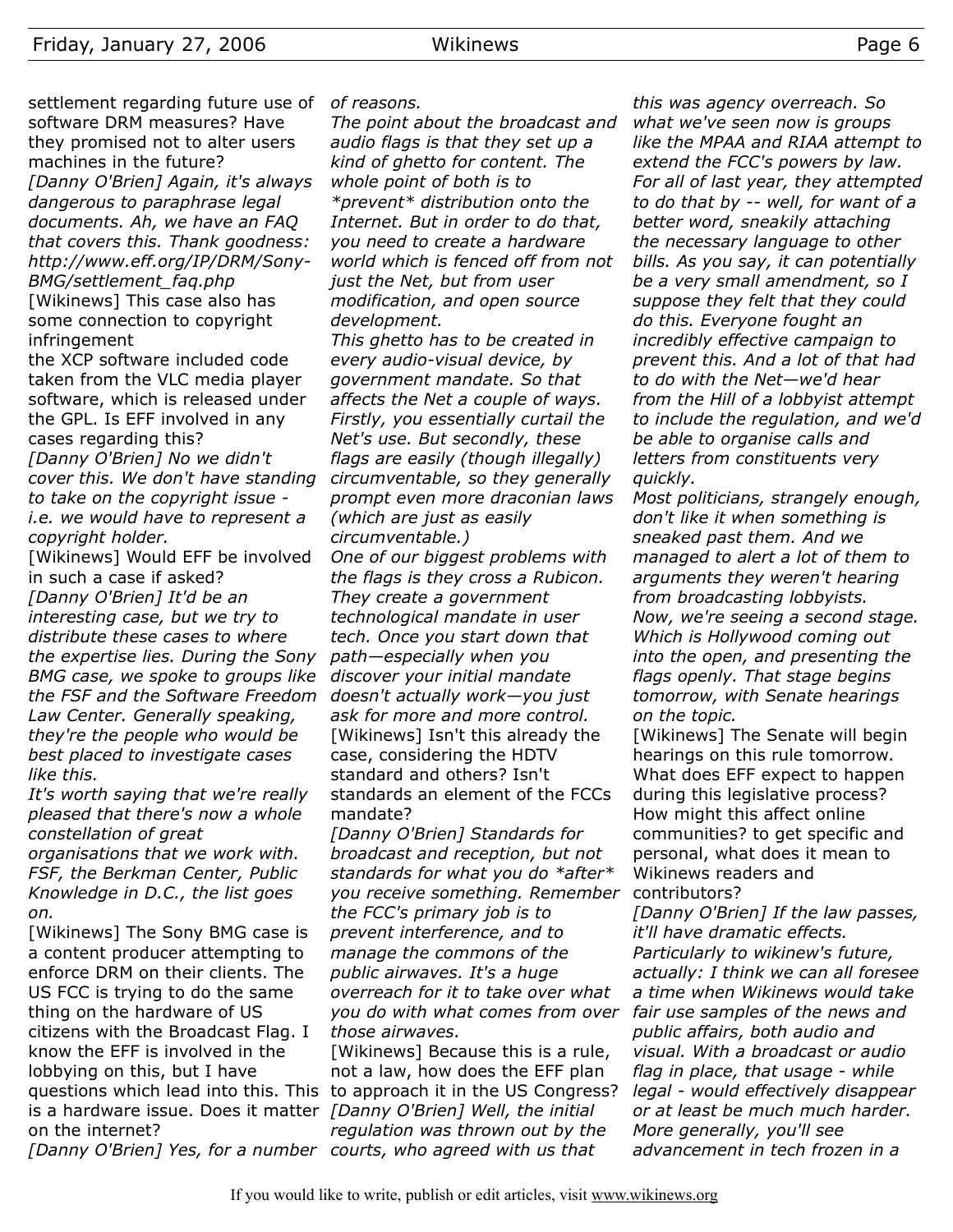*lot of areas, the pulling away of open source development in anything that was connected to HD TV or digital radio. The biggest problem here is that technology like the flag gives the entertainment industry a stick to hit the technology industry. Before the broadcast flag was even introduced, hollywood was lining up objections to technology like Tivo-To-Go.*

[Wikinews] I understand that would be the case in the USA, but could you explain how this might affect people in the EU? or anywhere outside the USA? *[Danny O'Brien] Sure, one of the areas that we spend a lot of time with these days—we have two staff working full time on international issues—is what's called policy laundering. So for instance, the worst provisions of the DMCA have generally been introduced into law in countries like Australia by their inclusion in bilateral Free Trade Agreements. Already, Hollywood representatives have been*

*working in Europe and elsewhere to introduce the equivalent of the broadcast flag there. The rule is that if you can introduce it in one country, that makes it a lot easier to export it elsewhere.*

*[Danny O'Brien] Copyright extension is a great example of this. In that, the last US copyright extension was introduced to track Europe, and now Europe is being encouraged to match its copyright with the US. We're already seeing that with copy control mandates like the flag.*

[Wikinews] The Broadcast flag is a form of Digital Rights Management, in this case implemented by the US FCC. There are other DRM issues to talk about. In the French Parliament the DADVSI law, which relates to the implementation of the 2001 European Directive on Copyright in chapters in Europe ?

France, is under active consideration. Has the EFF had the *countries, has a great core of* opportunity to consider this law, and what is the opinion if so? *[Danny O'Brien] Actually, I was just talking to Submarine about this before the interview started. We're keeping as close an eye on this as we can. It's a good example of the ratchet problem as it's an implementation of the EUCD.*

[Wikinews] Canada and Belgium apply heavy taxes on copying medium, and the revenues from these taxes are used to support creative artists and developers, as an alternative to supporting DRM. What does EFF feel about such a method to control fair use/fair dealing?

*[Danny O'Brien] Actually, we prefer a system of voluntary licensing schemes over either of these approaches.*

*http://www.eff.org/share/collectiv e\_lic\_wp.php*

[Wikinews] There are efforts under way to develop an open standard DRM, such as a project by Sun Microsystems which is relatively fair to users. Would EFF support an open standard/open source DRM, or is the entire concept of DRM considered unacceptable in any form?

*[Danny O'Brien] Our take on Sun's MrMiscellanious made this room DRM:*

*http://www.eff.org/news/archives /2005\_08.php#003929 Essentially, our disagreement isn't with DRm per se: it's DRM backed up by the DMCA's anticircumvention laws. If users had the right to circumvent DRm to exercise their fair use rights, we think the market would quickly sort out what controls on media use were acceptable and what were not.*

[Wikinews] A follow-on question from the French one does eff plan to set up some

*[Danny O'Brien] France like many activists and advocates already. We'd be delighted to help them in any way we can.*

[Wikinews] A follow-on question regarding the Sony BMG case Does EFF have a response to the Register article

http://www.theregister.co.uk/2005 /12/06/eff\_needs\_to\_die/ *[Danny O'Brien] Sigh. I wondered if this would turn up. It's a really odd article, given that it includes a bunch of cases that aren't ours, ones that we didn't lose, and other oddities. I think we'd rather let the facts speak for themselves. Here's a list of our*

*[ http://www.eff.org/legal/victorie s/ victories]. There's a longer list at the wikipedia entry.*

[Wikinews] Are there any questions I should have asked you, which I did not?

*[Danny O'Brien] Hahah! No, but I'm happy to take additional questions. I'm actually trying to think of some of the harder questions.*

[Wikinews] Well, I think I'll ask MrM to unmoderate now, and let everyone mob you.

[MrMiscellanious] :) Alright, here we go...

*no longer moderated for normal users.*

*[Danny O'Brien] I guess the question we often get asked is "Why aren't you doing something about X?" where X is a matter that really is important—the simple answer to that is that we have limited resources. Which is why I'm really happy to see lots of other organisations spring up.* [Question] Does EFF support TOR, financially or otherwise, anymore? *[Danny O'Brien] We host Tor's website, but direct funding was for last year. Actually, the Tor questions really are so frequentlyl*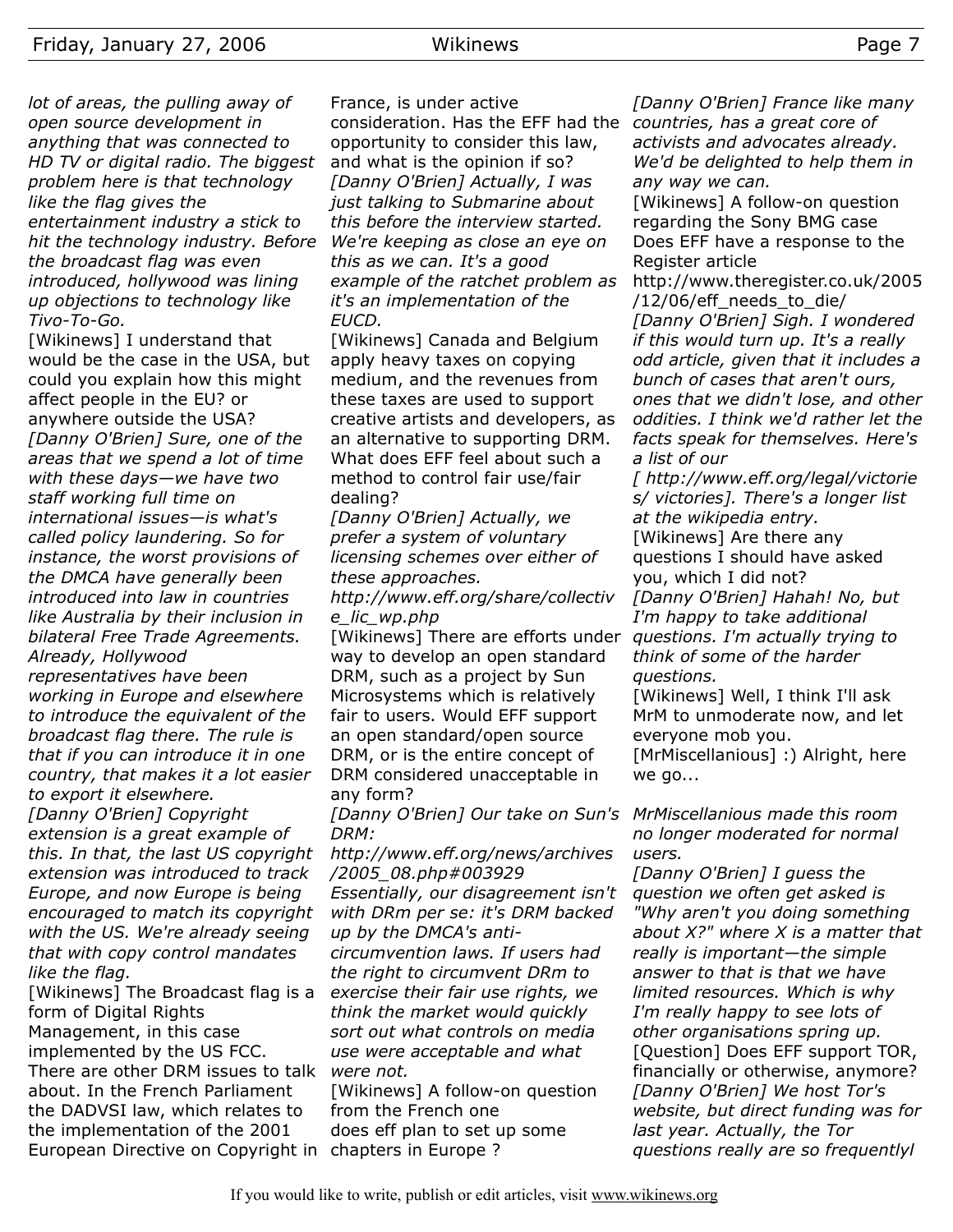*asked that they're best answered on Tor's FAQ (including the legal FAQ we wrote for them.) http://tor.eff.org/faq.html.en* [Question] en.Wikipedia prevents TOR endpoints from editing on the site; does EFF consider such classblocking an acceptable response to *speak as someone who* behavior, or is it generally inappropriate?

*[Danny O'Brien] We're disappointed. We hope there's a way of providing a technical solution that would work to support Tor's aims, and would be practical for Wikipedia. If we can work as an intermediary in that discussion, we'd be happy to.* [Question] European

Organisations which have similar goals like the EFF were not succesful in preventing Telecommunications data retention. What conclusions does the EFF draw for their own campaigns?

*[Danny O'Brien] I have a long answer to that, with my EFF hat off.*

*Okay, so the reason I'll take my EFF hat off to answer your question, is because I'm also involved in ORG which is one of those organisations in Europe. The conclusion is that advocacy needs resources. One of the strengths of EFF and other US advocacy groups is they are permanent, with a paid staff. http://openrightsgroup.org I think that now there are sites like http://www.pledgebank.com around, and facts like the wikipedia funding drive show that we're getting to the point where we can turn volunteer organisations into groups that have that flexibility, plus financial resources. Which means you get to the situation where the group of volunteers who formed ORG can now work on projects like submitting to UK parliamentary inquiries:*

*http://www.openrightsgroup.org/o*

*rgwiki/index.php/APIG\_DRM\_Publi c\_Inquiry*

*There are fantastic groups in Europe, like EDRI and FFII and I think the time is now right for those groups to be given more resources by everyone. And I traditionally comes out in hives when money is mentioned. It's a big leap, but I think it's one we all have to work at getting right. Give to them, at exactly the same time as you join the EFF: http://www.eff.org/support/*

## *Danny O'Brien puts EFF hat back on.*

[Question] "Danny O'Brien "once successfully lobbied a cockney London pub to join Richard M. Stallman in a spontaneous demonstration of Bulgarian folk dance." Can you give details?" *[Danny O'Brien] RMS is a great fan of folk-dancing, and was teaching me and some friends the dance moves to the Free Software Song in a pub in Shoreditch. Maybe it was the alcohol, all the alledgedly viral nature of the GPL, but by the end, we had most of the pub doing them. He loves it, although recently I believe he's hurt his leg and can't do it so much any more*

[Question] Wikipedia was earlier attacked by a group, which has launched a website, claiming that Wikipedia should be upheld by law to have 100% factuality in their website (relating to an earlier case where a bogus biography was posted to Wikipedia). What is the EFF's stance on the issue? *[Danny O'Brien] I'm not sure of the site that you refer to, but obviously we'd support Wikipedia on this matter. We don't see any problem with Wikipedia's process.*

[Question] There is an article on de.wikipedia (German) about the hacker "Tron". His full offline name is included in the article. A German court has issued an injunction preventing the Wikipedia.de website (the website of the German Wikimedia Foundation) from linking to the de.wikipedia site, which is outside the jurisdiction of that court. What does EFF think about such extranational effects of local laws? Does a person's name, especially a figure as well known as Tron, deserve special privacy? The order was obtained based on a proposal by the deceased hacker's family. And it should be pointed out that the hacker's real name was known for a long time.

*[Danny O'Brien] It's a good question: honestly, it depends on the law, and the practicality of the law. I can't speak to the case, particularly as the last i heard, the facts weren't clear. In this case, it's not the territoriality of the law that's of concern, it's whether anyone should be forbidden from linking to a resource.*

#### *License*

This work is licensed under the Creative Commons Attribution License. Articles published in this Print edition were created by Wikinewsies.

To view a copy of this license, visit: http://creativecommons.org/licenses/by/2.5/ or send a letter to Creative Commons 543 Howard Street, 5th Floor San Francisco, California, 94105, USA

#### *About Wikinews Print Edition*

For more information about Wikinews Print Edition visit: http://en.wikinews.org/wiki/Wikinews:Print